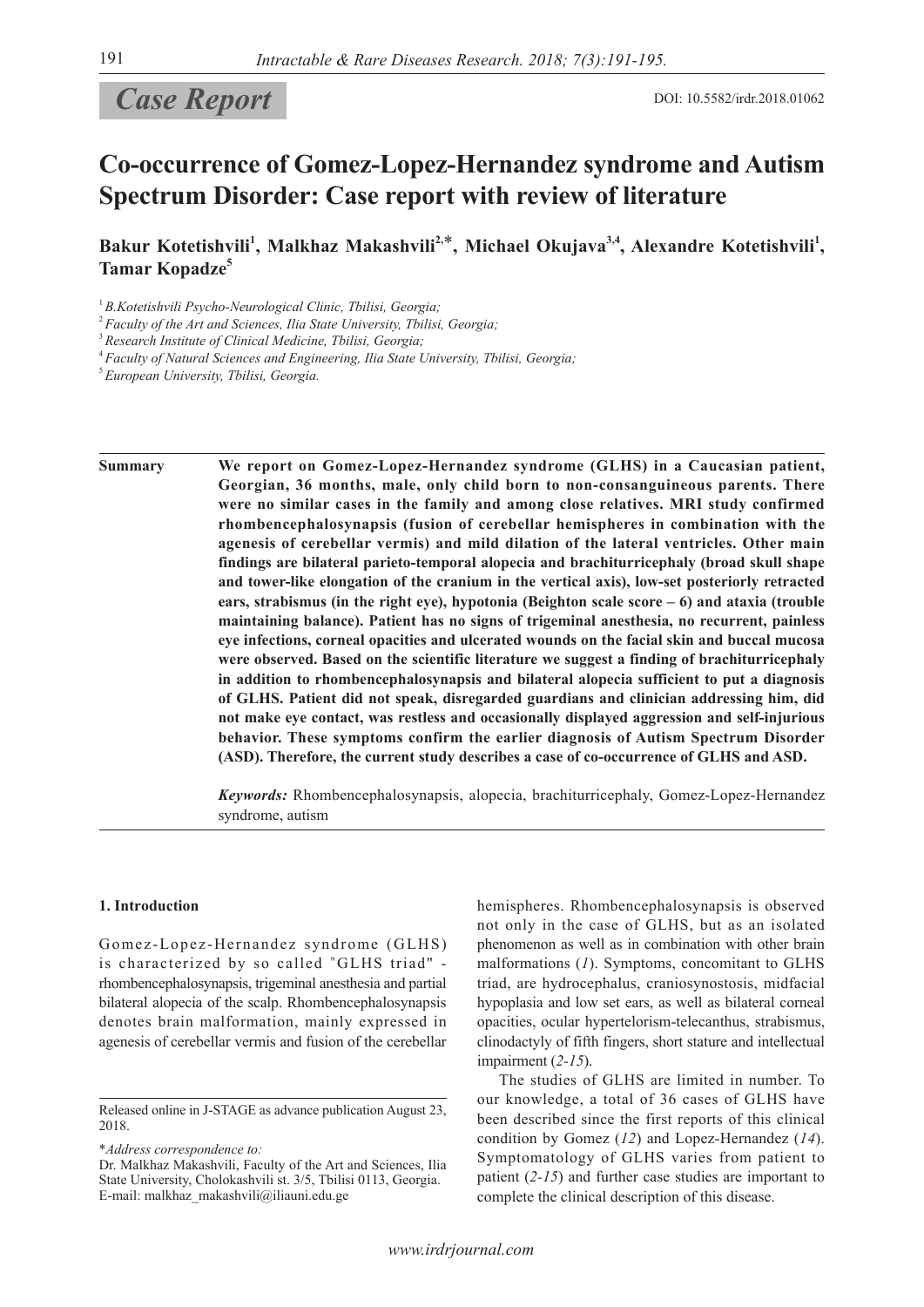## **2. Case Report**

Anamnesis: Patient, J.K. (initials are changed), male, Georgian, Caucasian, only child born to nonconsanguineous parents. Parents are in good health and there were no similar cases in the family nor among close relatives. Parents do not confirm the incidence of marriage between relatives in their ancestors. J.K. was delivered via Caesarean section, planed beforehand on the mother's demand. Weight at birth – 3.360 kg, length – 52 cm, head circumference - 37 cm. Bilateral parietotemporal alopecia and brachiturricephalic dismorphism as well as low-set ears were observed in the first months after birth (Figure 1). Congenital mild hydronephrosis, open foramen ovale and mild deficiency of the tricuspid valve, as well as strabismus were diagnosed one week after birth. J.K. was treated for hydronephrosis. Second examination at the age of 12 months confirmed cessation of cardiological and nephrological complications. At the age of three months J.K. was surgically treated for inguinal hernia. At the age of 5 months, he started to display involuntary head shaking, mainly in posterior direction and increased tension of lower shoulder muscles. EEG examination did not reveal signs of epileptiform activity. EEG parameters were found to fall into age standards. Transfontanel ultrasound revealed dilation of lateral ventricles and longitudinal fissure. At the age of 32 months, J.K. was diagnosed as having Autism Spectrum Disorder (ASD). Diagnostic procedure was performed according to DSM-V criteria and with the use of ADOS-2 and M-CHAT-R™ as additional instruments for completing ASD diagnosis.

The current study: In May 2018, at the age of 36 months J.K. was admitted to the clinic. Weight at the day of admission - 15.300 kg, height - 87 cm and head circumference 48.2 cm. Patient underwent clinical and MRI examination. MRI was performed on 3T scanner (Magnetom Verio, Siemens): T2-(tse), T1-(fl), FLAR, EPI). Pulse sequences in the axial, sagittal and coronal plane were used. Motor development, sensitivity of trigeminal nerve as well as behavior displayed in the clinic were evaluated.

We did not mention any changes in the clinical status of J.K. in the follow up study (June-July 2018). Behavior of J.K. remained unchanged as well.

Parents signed informed consent for publication of the photographs of J.K. in a scientific periodical. Study was conducted in accordance with Declaration of Helsinki principles and has approved by the Ethic Commission of the Georgian Association of Child Neurologists and Neurosurgeons, Tbilisi, Georgia. The results obtained in the current study are summarized in Table 1.

### **3. Discussion**

Absence of cerebellar vermis and fusion of cerebellar

hemispheres, as well as bilateral scalp alopecia are described in all 36 cases of GLHS (see for review *2,9*). The current study provides one more description of rombencephalosynapsis and bilateral alopecia in a GLHS sufferer. This is another argument that rombencephalosynapsis and bilateral alopecia represent obligatory symptoms of GLHS. Since it is principal to decide if the presence of trigeminal anesthesia is obligatory for GLHS diagnosis, the data of the literature concerning this issue is summarized in the Table 2.

Authors propose the presence of trigeminal anesthesia and/or bilateral alopecia to complete the diagnosis of GLHS (*4*). Trigeminal anesthesia, however, was not present in some studies of GLHS. For example, out of four patients only one was found to display trigeminal numbness in (*7*), one patient out of two was diagnosed as having trigeminal numbness in (*3*), no signs of trigeminal anesthesia have been revealed in five patients with GLHS (*5*) and we report on another case of the absence of trigeminal anesthesia in GLHS.

According to (*7*) "Rhombencephalosynapsis and scalp alopecia are considered obligate criteria for diagnosing GLHS, while trigeminal anesthesia in conjunction with the two obligate criteria represents a diagnosis of GLHS and as such should stand alone as a separate criterion". At the same time, the finding of brachiturricephaly in addition to rhombencephalosynapsis and bilateral alopecia is considered sufficient to make a diagnosis of GLHS (*7*). Skull malformation, mainly brachiturricephaly, is described in most cases of GLHS (see for example *2,7*- *9*). The current study reports on another case of the tower-like deformation of the skull of brachiturricephalic character. In our opinion, taken together, the data suggest trigeminal anesthesia is not obligatory for diagnosing GLHS in the case of combined rhombencephalosynapsis, alopecia and brachiturricephaly.

Malformation of the corpus callosum in GLHS is an inconsistent finding: dysgenesis of the corpus callosum in GLHS sufferers is described in (*8*), thin corpus callosum was revealed in one case of GLHS (*6*), while other studies do not report on abnormality of this structure in the case of GLHS (*4,11*). Corpus callosum in J.K. is of normal size and thickness. Arching of the truncus of the corpus callosum (see Figure 1) should be due to the overall cranial and cerebral dismorphism. The finding of the dilation of the lateral ventricle in the current study confirms the presence of ventricular enlargement in GLHS (*3*). Other brain malformations, described in GLHS sufferers are absence of the septum pellucidum and a thin cortex (*3*), but not observable in the current study.

As for the law set years, this symptom does not seem obligatory for GLHS, as it is not apparent in some patients with GLHS. For example, authors (*5*) observed displacement of ears in four out of six patients with GHLS. Strabismus represents a symptom, concomitant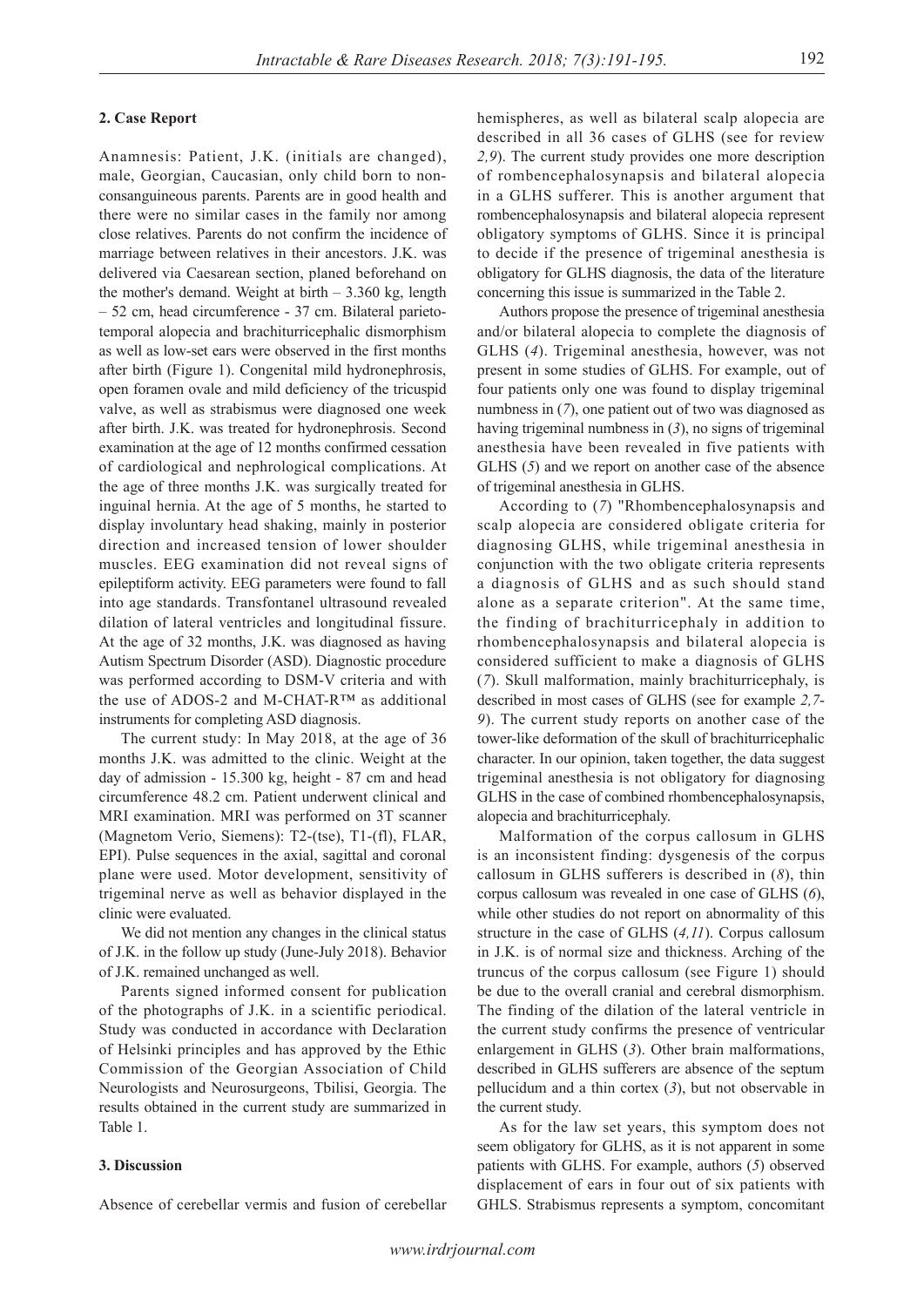|  | Table 1. Symptoms, observed in the clinical and MRI examination |  |  |  |  |
|--|-----------------------------------------------------------------|--|--|--|--|
|--|-----------------------------------------------------------------|--|--|--|--|

| Symptoms observed                | Comments                                                                                                                                                                                                                                                                                                                |  |  |  |
|----------------------------------|-------------------------------------------------------------------------------------------------------------------------------------------------------------------------------------------------------------------------------------------------------------------------------------------------------------------------|--|--|--|
| Craniofacial features:           |                                                                                                                                                                                                                                                                                                                         |  |  |  |
| Brachiturricephaly               | Broad skull shape and tower-like elongation in vertical axis (Figure 2)                                                                                                                                                                                                                                                 |  |  |  |
| Alopecia                         | Bilateral parieto-temporal patch of alopecia (Figure 2)                                                                                                                                                                                                                                                                 |  |  |  |
| Displaced ears                   | Low set, posteriorly retracted ears (Figure 2)                                                                                                                                                                                                                                                                          |  |  |  |
| <b>Strabismus</b>                |                                                                                                                                                                                                                                                                                                                         |  |  |  |
| MRI examination                  |                                                                                                                                                                                                                                                                                                                         |  |  |  |
| Rhombencephalosynapsis           | Agenesis of cerebellar vermis and fusion of the cerebellar hemispheres (Figure 3)                                                                                                                                                                                                                                       |  |  |  |
| Other MRI findings               | Ventriculomegaly - mild dilatation of the lateral ventricles                                                                                                                                                                                                                                                            |  |  |  |
| Neurodevelopment:                |                                                                                                                                                                                                                                                                                                                         |  |  |  |
| Hypotonia                        | Beighton scale score - 6                                                                                                                                                                                                                                                                                                |  |  |  |
| Ataxia                           | J.K. experiences trouble maintaining balance                                                                                                                                                                                                                                                                            |  |  |  |
| Trigeminal sensitivity           | Temperature and touch sensation of the facial skin were found preserved. No recurrent, painless<br>eye infections, corneal opacities and ulcerated wounds on the facial skin and buccal mucosa were<br>observed                                                                                                         |  |  |  |
| Behavior, observed in the clinic | J.K. does not speak, disregards guardians and clinician addressing him, does not keep instructions<br>and makes no eye contact. J.K. is restless, wanders around the room, from time to time grabs the<br>newspapers from the table and rips them. J.K. occasionally displays aggression and self-injurious<br>behavior |  |  |  |



**Figure 1. (A), The lack of hair (alopecia) in the left parieto-temporal area; (B), The lack of hair (alopecia) in the right parietotemporal area, the head alongated in the vertical axis and the low-set ears; (C), The head elongated in the vertical axis and deformed corpus callosum - CC (MRI, sagittal plane). CC deformation is expressed in arching of the middle part of the CC.**







**Figure 3. Fusion of the cerebellar hemispheres and agenesis of the cerebellar vermis. (A)**, MRI, T2-weighted image, coronal plane; **(B)**, MRI, T2-weighted image, axial plane.

# **Table 2. GLHS triad as it is described in the current study and in previous reports on GLHS**

| Symptoms observed                                           | In the current study                 | References                                                                                              |
|-------------------------------------------------------------|--------------------------------------|---------------------------------------------------------------------------------------------------------|
| Alopecia<br>Rhombencephalosynapsis<br>Trigeminal anesthesia | observed<br>observed<br>not observed | observed in $2-15$<br>observed in $2-15$<br>not observed in 3.5-7.15; observed in 2.4.7.9, 10.12.14-16. |
|                                                             |                                      |                                                                                                         |

Digits stand for the number of the manuscript, given in references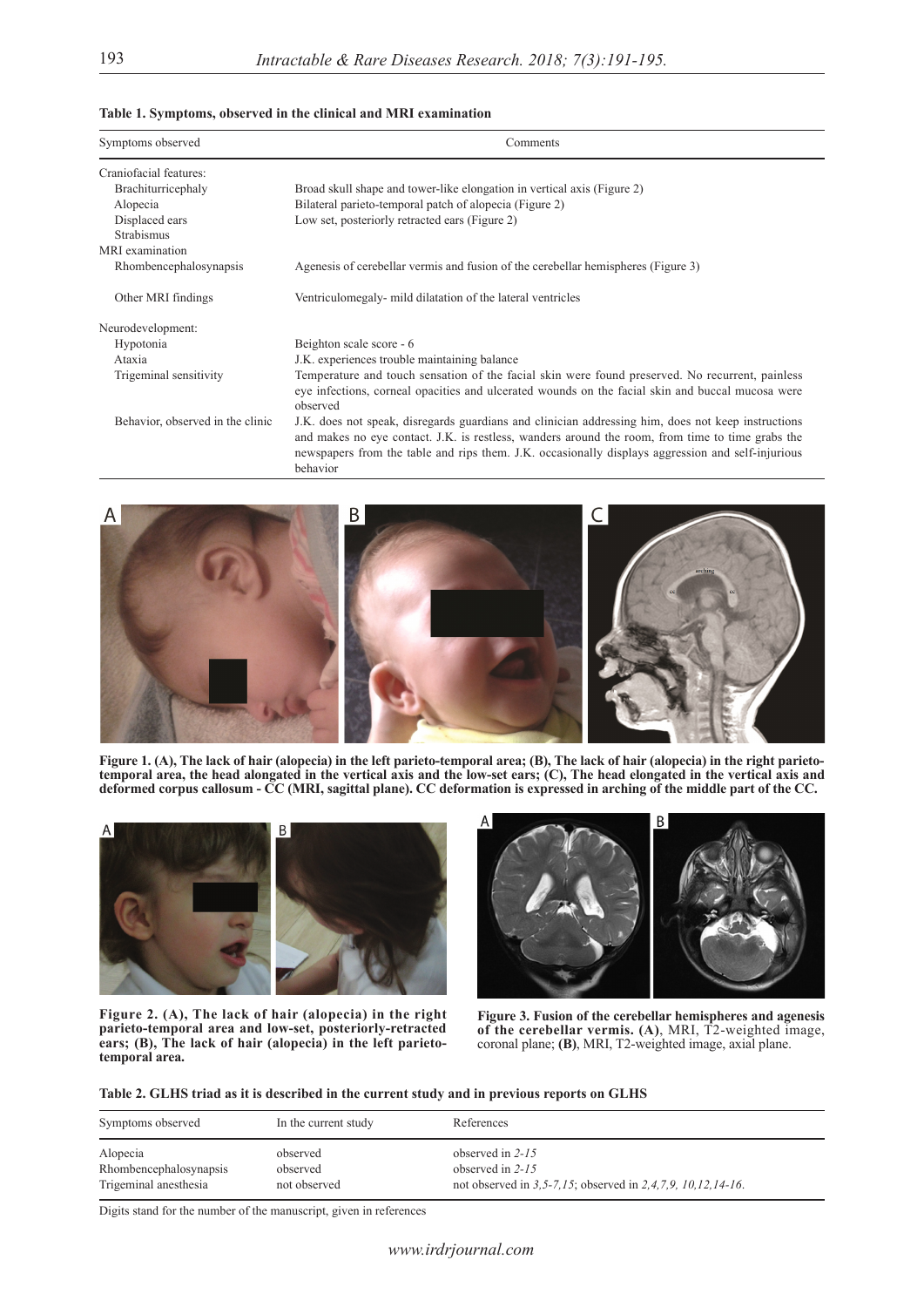to GLHS (*2,4,5,7,8,12*), however this symptom is not observable in all cases of GLHS (for review see *7,9*) and is considered minor craniofacial criteria for diagnosing GLHS (*7*). We did not observe ptosis in J.K., however it is described in the literature in a few cases of GLHS (*5*). Similar to the case of J.K., hypotonia and ataxia are mentioned in several reports of GHLS. For example, according to the earlier review of the literature (*7*) ataxia was described in 73% of patients with GHLS and hypotonia in 77% of GHLS sufferers, while according to a contemporary review (*13*) the percentage of reports on the presence of ataxia and hypotonia in GHLS patients is 82%.

Cognitive impairment is found in most previously reported patients with GLHS. However, in some cases, cognitive functions are found preserved (for review see *5*). Motor restlessness of the GLHS sufferer under our examination is not a new finding since it is observed in other studies of GLHS (*4,10*). Authors report on psychiatric problems such as hyperactivity, depression, self-injurious behavior and bipolar disorder in patients with GLHS (3,10,15). Co-occurrence of schizophrenia with GLHS is reported as well (*11*). J.K. was diagnosed as having ASD. On the one hand, we did not find reports on the co-occurrence of ASD and GLHS in the available literature. On the other hand, there are some neurodevelopmental and genetic disorders, which GLHS and ASD may have in common. Cerebellar malformation deserves special attention in this respect. Neocerebellar vermal lobules VI and VII were found to be significantly smaller in patients with autism spectrum disorder (*17,18*) and atrophy of the vermis is observed in autism sufferers (*20*). Malformation of cerebellar structures is believed to play a role in intellectual impairment in autism sufferers (*18,20,21*). Autism was diagnosed in a patient with partial rhombencephalosynapsis (*22*). Chromosomal mutations in particular cases of rhombencephalosynapsis are associated with autism (*23*). Evidently, cerebellar malformation is responsible for autistic symptomatology. In our opinion, the current case study suggests rombencephalosynapsis in GLHS is a structural reason for the development of Autistic Spectrum Disorder in Gomez-Lopez-Hernandez syndrome sufferers.

The genetic background for GHLS is not clear (for review see *4*). Similar to some GLHS sufferers (*3,4,13,15*) and in contrast to some other GLHS patients (*3,8,9*), J.K. is born to nonconsaguineous parents. At the same time, his parents do not have genetic abnormalities and they do not have witness to a case of marriage between relatives in their ancestors. We hope that these facts may be helpful in further consideration of the role of inheritance in the development of GLHS.

#### **4. Conclusion**

Clinical and MRI examination of the patient, male, 36 months, born to non-consanguineous parents revealed rhombencephalosynapsis, bilateral parieto-temporal alopecia and brachiturricephaly. The patient has no signs of trigeminal anesthesia. Based on the scientific literature we suggest a finding of brachiturricephaly in addition to rhombencephalosynapsis and bilateral alopecia sufficient for a diagnosis of GLHS. Concomitant symptoms are dilation of the lateral ventricles, low-set posteriorly retracted ears, strabismus, ataxia and hypotonia. Patient was diagnosed to have severe symptoms of ASD. Therefore, the current study describes a case of cooccurrence of GLHS and ASD.

#### **References**

- 1. Ishak GE, Dempsey JC, Shaw DWW, Tully H, Adam MP, Sanchez-Lara PA, Glass I, Rue TC, Millen KJ, Dobyns WB, Doherty D. Rhombencephalosynapsis: A hindbrain malformation associated with incomplete separation of midbrain and forebrain, hydrocephalus and a broad spectrum of severity. Brain. 2012; 135:1370-1386.
- 2. Schell-Apacik CC, Cohen M, Vojta S, Ertl-Wagner B, Klopocki E, Heinrich U, von Voss H. Gomez-Lopez-Hernandez syndrome (cerebello-trigeminal-dermal dysplasia): Description of an additional case and review of the literature. Eur J Pediatr. 2008; 167:123-126.
- 3. Gomy I, Heck B, Carlos Santos A, Figueiredo MSL, Martinelli CE. Nogueira Jr MPC, Pina‐Neto JM. Two new Brazilian patients with Gómez-López-Hernández syndrome: Reviewing the expanded phenotype with molecular insights. Am J Med Genet A. 2008; 146A:649- 657.
- 4. Fernández-Jaén A1, Fernández-Mayoralas DM, Calleja-Pérez B, Muñoz-Jareño N, Moreno N. Gomez-Lopez-Hernandez syndrome: Two new cases and review of the literature. Pediatr Neurol. 2009; 40:58-62.
- 5. Sukhudyan B, Jaladyan V, Melikyan G, Schlump JU, Boltshauser E, Poretti A. Gómez–López-Hernández syndrome: Reappraisal of the diagnostic criteria. Eur J Pediatr. 2010; 169:1523-1528
- 6. Abdel-Salam GMH, Abdel‐Hadi S, Thomas MM, Eid OM, Ali MM, Afifi HH. Gómez-López-Hernández syndrome versus rhombencephalosynapsis spectrum: A rare co-occurrence with bipartite parietal bone. Am J Med Genet A. 2014; 164A:480-483.
- 7. Rush ET, Adam MP, Clark RD, Curry C, Hartmann JE, Dobyns WB, Olney AH. Four new patients with Gomez-Lopez-Hernandez syndrome and proposed diagnostic criteria. Am J Med Genet A. 2013; 161A:320-326.
- 8. de Mattos VF, Graziadio C, Machado R, Raphael F, Lenhardt R, Alves RP, Trevisan P, Paskulin GA, Zen P, Gazzola R. Gómez-López-Hernández Syndrome in a child born to consanguineous parents: New evidence for an autosomal-recessive pattern of inheritance? Pediatr Neurol. 2014; 50:612-615
- 9. Choudhary A, Minocha P, Sitaraman S. Gomez-Lopez-Hernández syndrome: First reported case from the Indian subcontinent. Intractable Rare Dis Res. 2017; 6:58-60.
- 10. Brocks D, Irons M, Sadeghi-Najad A, McCauley R, Wheeler P. Gomez-Lopez-Hernandez syndrome: Expansion of the phenotype. Am J Med Genet. 2000; 94:405-408.
- 11. Erzin G, Sücüllü Karadağ Y, Sözmen Cılız D, Yirun O, Cingi M, Çiğdem Aydemir M, Göka E, Ak F. Gómez-